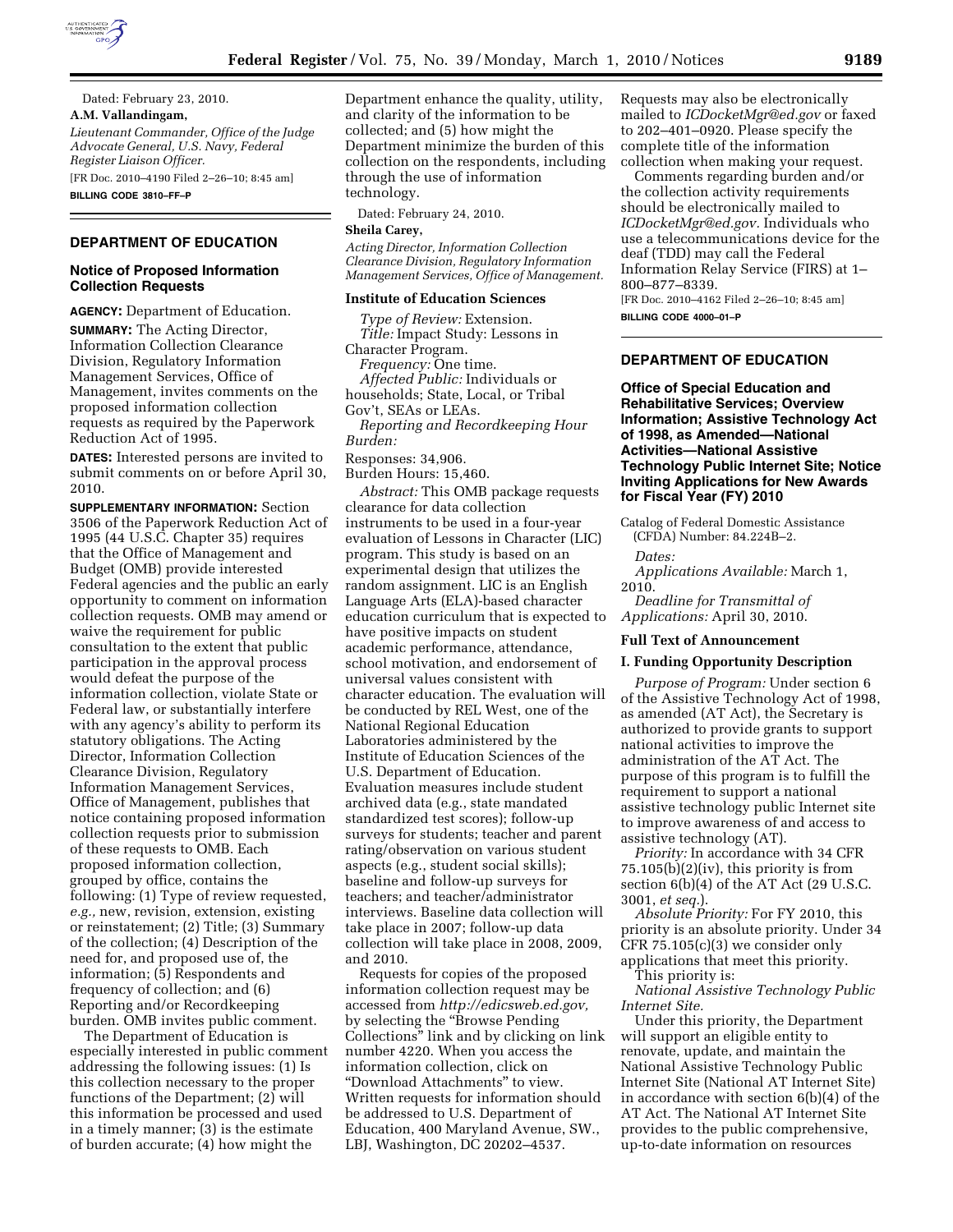related to AT and programs supported under the AT Act.

*Program Authority:* 29 U.S.C. 3001, *et seq.* 

*Applicable Regulations:* The Education Department General Administrative Regulations (EDGAR) in 34 CFR parts 74, 75, 77, 80, 81, 82, 84, 85, 86, 97, 98, and 99.

**Note:** The regulations in 34 CFR part 86 apply to institutions of higher education only.

## **II. Award Information**

*Type of Award:* Cooperative agreement.

*Estimated Available Funds:* \$100,000. *Maximum Award:* We will reject any application that proposes a budget exceeding \$100,000 for a single budget period of 12 months. The Assistant Secretary for Special Education and Rehabilitative Services may change the maximum amount through a notice published in the **Federal Register.** 

*Estimated Number of Awards:* 1.

**Note:** The Department is not bound by any estimates in this notice.

*Maximum Project Period:* We will reject any application that proposes a project period exceeding 60 months. The Assistant Secretary for Special Education and Rehabilitative Services may change the maximum project period through a notice published in the **Federal Register.** 

#### **III. Eligibility Information**

1. *Eligible Applicants:* Public or private nonprofit or for-profit organizations, including institutions of higher education, that—

(a) Emphasize research and engineering;

(b) Have a multidisciplinary research center; and

(c) Have demonstrated expertise in—

(i) Working with assistive technology and intelligent agent interactive information dissemination systems;

(ii) Managing libraries of assistive technology and disability-related resources;

(iii) Delivering to individuals with disabilities education, information, and referral services, including technologybased curriculum-development services for adults with low-level reading skills;

(iv) Developing cooperative partnerships with the private sector, particularly with private-sector computer software, hardware, and Internet services entities; and

(d) Developing and designing advanced Internet sites.

2. *Cost Sharing or Matching:* This program does not require cost sharing or matching.

## **IV. Application and Submission Information**

1. *Address to Request Application Package:* You can obtain an application package via the Internet or from the Education Publications Center (ED Pubs). To obtain a copy via the Internet, use the following address: *http:// www.ed.gov/fund/grant/apply/ grantapps/index.html.* 

To obtain a copy from ED Pubs, write, fax, or call the following: ED Pubs, U.S. Department of Education, P.O. Box 22207, Alexandria, VA 22304. Telephone, toll free: 1–877–433–7827. FAX: (703) 605–6794. If you use a telecommunications device for the deaf (TDD), call, toll free: 1–877–576–7734.

You can contact ED Pubs at its Web site, also: *http://www.EDPubs.gov* or at its e-mail address: *edpubs@inet.ed.gov.* 

If you request an application from ED Pubs, be sure to identify this program as follows: CFDA Number 84.224B–2.

Individuals with disabilities can obtain a copy of the application package in an accessible format (*e.g.,* braille, large print, audiotape, or computer diskette) by contacting the person or team listed under *Accessible Format* in section VIII of this notice.

2. *Content and Form of Application Submission:* 

Requirements concerning the content of an application, together with the forms you must submit, are in the application package for this competition.

*Page Limit:* The application narrative (Part III of the application) is where you, the applicant, address the selection criteria that reviewers use to evaluate your application. You must limit the application narrative (Part III) to the equivalent of no more than 24 pages, using the following standards:

• A "page" is 8.5' x 11", on one side only, with 1′ margins at the top, bottom, and both sides.

• Double space (no more than three lines per vertical inch) all text in the application narrative. Single spacing may be used for titles, headings, footnotes, quotations, references, and captions, as well as all text in charts, tables, figures, and graphs.

• Use a font that is either 12 point or larger or no smaller than 10 pitch (characters per inch).

• Use one of the following fonts: Times New Roman, Courier, Courier New, or Arial. An application submitted in any other font (including Times Roman or Arial Narrow) will not be accepted.

The page limit does not apply to Part I, the Application for Federal Assistance; Part IV, the assurances and

certifications; or the one-page abstract, the eligibility statement, the curriculum vitae, the bibliography, the letters of recommendation, or the information on the protection of human subjects. However, the page limit does apply to all of the application narrative section (Part III).

We will reject your application if you exceed the page limit or if you apply other standards and exceed the equivalent of the page limit.

3. *Submission Dates and Times: Applications Available:* March 1, 2010. *Deadline for Transmittal of Applications:* April 30, 2010.

Applications for grants under this program must be submitted electronically using the Electronic Grant Application System (e-Application) accessible through the Department's e-Grants site. For information (including dates and times) about how to submit your application electronically, or in paper format by mail or hand delivery if you qualify for an exception to the electronic submission requirement, please refer to section IV.6. *Other Submission Requirements* of this notice.

We do not consider an application that does not comply with the deadline requirements.

Individuals with disabilities who need an accommodation or auxiliary aid in connection with the application process should contact the person listed under **FOR FURTHER INFORMATION CONTACT** in section VII of this notice. If the Department provides an accommodation or auxiliary aid to an individual with a disability in connection with the application process, the individual's application remains subject to all other requirements and limitations in this notice.

4. *Intergovernmental Review:* This program is not subject to Executive Order 12372 and the regulations in 34 CFR part 79.

5. *Funding Restrictions:* We reference regulations outlining funding restrictions in the *Applicable Regulations* section of this notice.

6. *Other Submission Requirements:*  Applications for grants under this program must be submitted electronically unless you qualify for an exception to this requirement in accordance with the instructions in this section.

a. *Electronic Submission of Applications.* Applications for grants under the National Activities program— CFDA Number 84.224B–2 must be submitted electronically using e-Application, accessible through the Department's e-Grants Web site at: *http://e-grants.ed.gov.*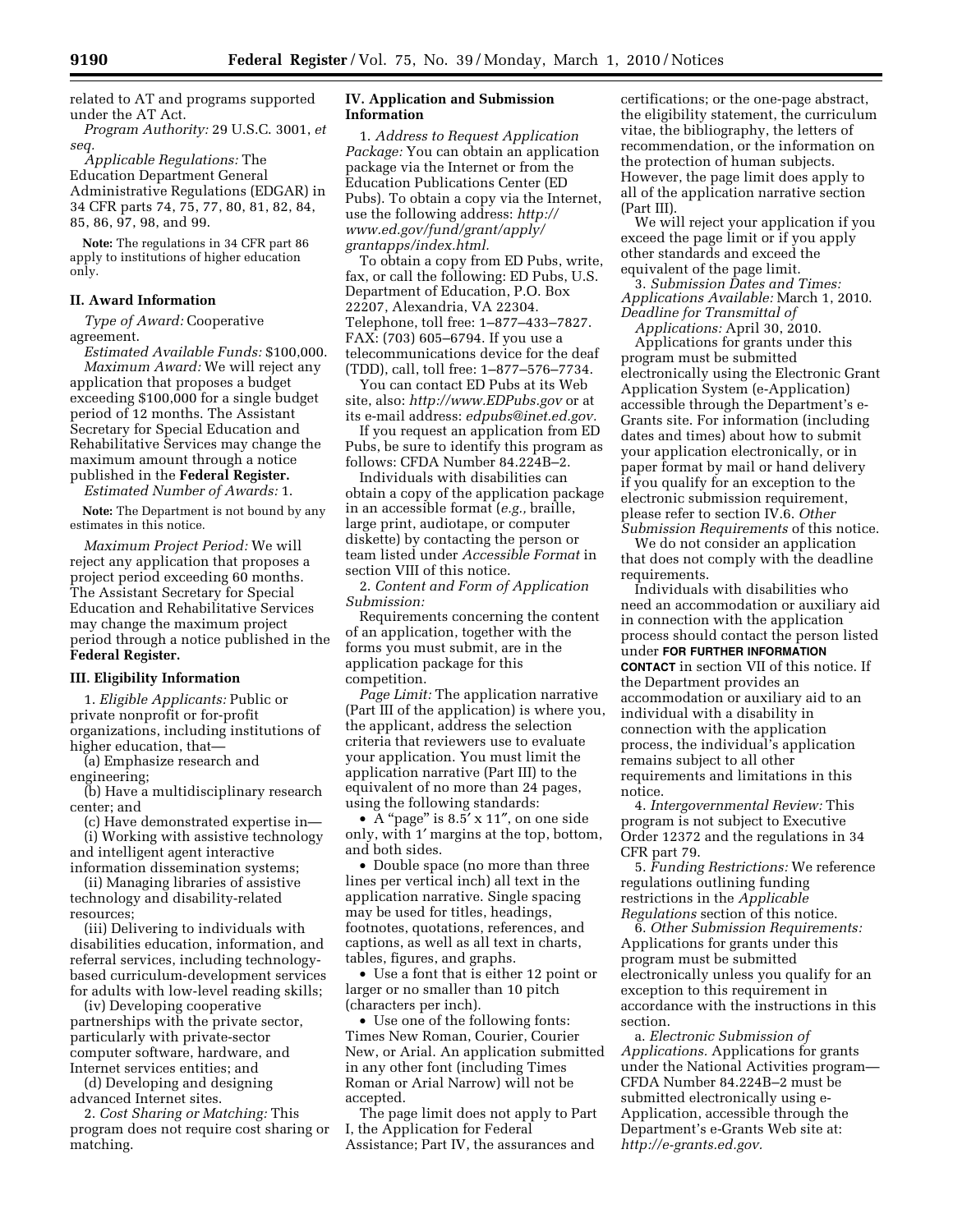We will reject your application if you submit it in paper format unless, as described elsewhere in this section, you qualify for one of the exceptions to the electronic submission requirement and submit, no later than two weeks before the application deadline date, a written statement to the Department that you qualify for one of these exceptions. Further information regarding calculation of the date that is two weeks before the application deadline date is provided later in this section under *Exception to Electronic Submission Requirement.* 

While completing your electronic application, you will be entering data online that will be saved into a database. You may not e-mail an electronic copy of a grant application to us.

Please note the following:

• You must complete the electronic submission of your grant application by 4:30:00 p.m., Washington, DC time, on the application deadline date. E-Application will not accept an application for this program after 4:30:00 p.m., Washington, DC time, on the application deadline date. Therefore, we strongly recommend that you do not wait until the application deadline date to begin the application process.

• The hours of operation of the e-Grants Web site are 6:00 a.m. Monday until 7:00 p.m. Wednesday; and 6:00 a.m. Thursday until 8:00 p.m. Sunday, Washington, DC time. Please note that, because of maintenance, the system is unavailable between 8:00 p.m. on Sundays and 6:00 a.m. on Mondays, and between 7:00 p.m. on Wednesdays and 6:00 a.m. on Thursdays, Washington, DC time. Any modifications to these hours are posted on the e-Grants Web site.

• You will not receive additional point value because you submit your application in electronic format, nor will we penalize you if you qualify for an exception to the electronic submission requirement, as described elsewhere in this section, and submit your application in paper format.

• You must submit all documents electronically, including all information you typically provide on the following forms: The Application for Federal Assistance (SF 424), the Department of Education Supplemental Information for SF 424, Budget Information—Non-Construction Programs (ED 524), and all necessary assurances and certifications. You must attach any narrative sections of your application as files in a .DOC (document), .RTF (rich text), or .PDF (Portable Document) format. If you upload a file type other than the three

file types specified in this paragraph or submit a password protected file, we will not review that material.

• Your electronic application must comply with any page limit requirements described in this notice.

• Prior to submitting your electronic application, you may wish to print a copy of it for your records.

• After you electronically submit your application, you will receive an automatic acknowledgment that will include a PR/Award number (an identifying number unique to your application).

• Within three working days after submitting your electronic application, fax a signed copy of the SF 424 to the Application Control Center after following these steps:

(1) Print SF 424 from e-Application. (2) The applicant's Authorizing

Representative must sign this form. (3) Place the PR/Award number in the upper right hand corner of the hardcopy signature page of the SF 424.

(4) Fax the signed SF 424 to the Application Control Center at (202) 245–6272.

• We may request that you provide us original signatures on other forms at a later date.

*Application Deadline Date Extension in Case of e-Application Unavailability:*  If you are prevented from electronically submitting your application on the application deadline date because e-Application is unavailable, we will grant you an extension of one business day to enable you to transmit your application electronically, by mail, or by hand delivery. We will grant this extension if—

(1) You are a registered user of e-Application and you have initiated an electronic application for this competition; and

(2)(a) E-Application is unavailable for 60 minutes or more between the hours of 8:30 a.m. and 3:30 p.m., Washington, DC time, on the application deadline date; or

(b) E-Application is unavailable for any period of time between 3:30 p.m. and 4:30:00 p.m., Washington, DC time, on the application deadline date.

We must acknowledge and confirm these periods of unavailability before granting you an extension. To request this extension or to confirm our acknowledgment of any system unavailability, you may contact either (1) the person listed elsewhere in this notice under **FOR FURTHER INFORMATION CONTACT** (*see* VII. Agency Contact) or (2) the e-Grants help desk at 1–888–336– 8930. If e-Application is unavailable due to technical problems with the system and, therefore, the application

deadline is extended, an e-mail will be sent to all registered users who have initiated an e-Application. Extensions referred to in this section apply only to the unavailability of e-Application.

*Exception to Electronic Submission Requirement:* You qualify for an exception to the electronic submission requirement, and may submit your application in paper format, if you are unable to submit an application through e-Application because—

• You do not have access to the Internet; or

• You do not have the capacity to upload large documents to e-Application; and

• No later than two weeks before the application deadline date (14 calendar days or, if the fourteenth calendar day before the application deadline date falls on a Federal holiday, the next business day following the Federal holiday), you mail or fax a written statement to the Department, explaining which of the two grounds for an exception prevents you from using the Internet to submit your application. If you mail your written statement to the Department, it must be postmarked no later than two weeks before the application deadline date. If you fax your written statement to the Department, we must receive the faxed statement no later than two weeks before the application deadline date.

Address and mail or fax your statement to: Robert Groenendaal, U.S. Department of Education, 400 Maryland Avenue, SW., Room 5025, Potomac Center Plaza (PCP), Washington, DC 20202–2800. FAX: (202) 245–7590.

Your paper application must be submitted in accordance with the mail or hand delivery instructions described in this notice.

b. *Submission of Paper Applications by Mail.* 

If you qualify for an exception to the electronic submission requirement, you may mail (through the U.S. Postal Service or a commercial carrier) your application to the Department. You must mail the original and two copies of your application, on or before the application deadline date, to the Department at the following address: U.S. Department of Education, Application Control Center, Attention: (CFDA Number 84.224B–2) LBJ Basement Level 1, 400 Maryland Avenue, SW., Washington, DC 20202– 4260.

You must show proof of mailing consisting of one of the following:

(1) A legibly dated U.S. Postal Service postmark.